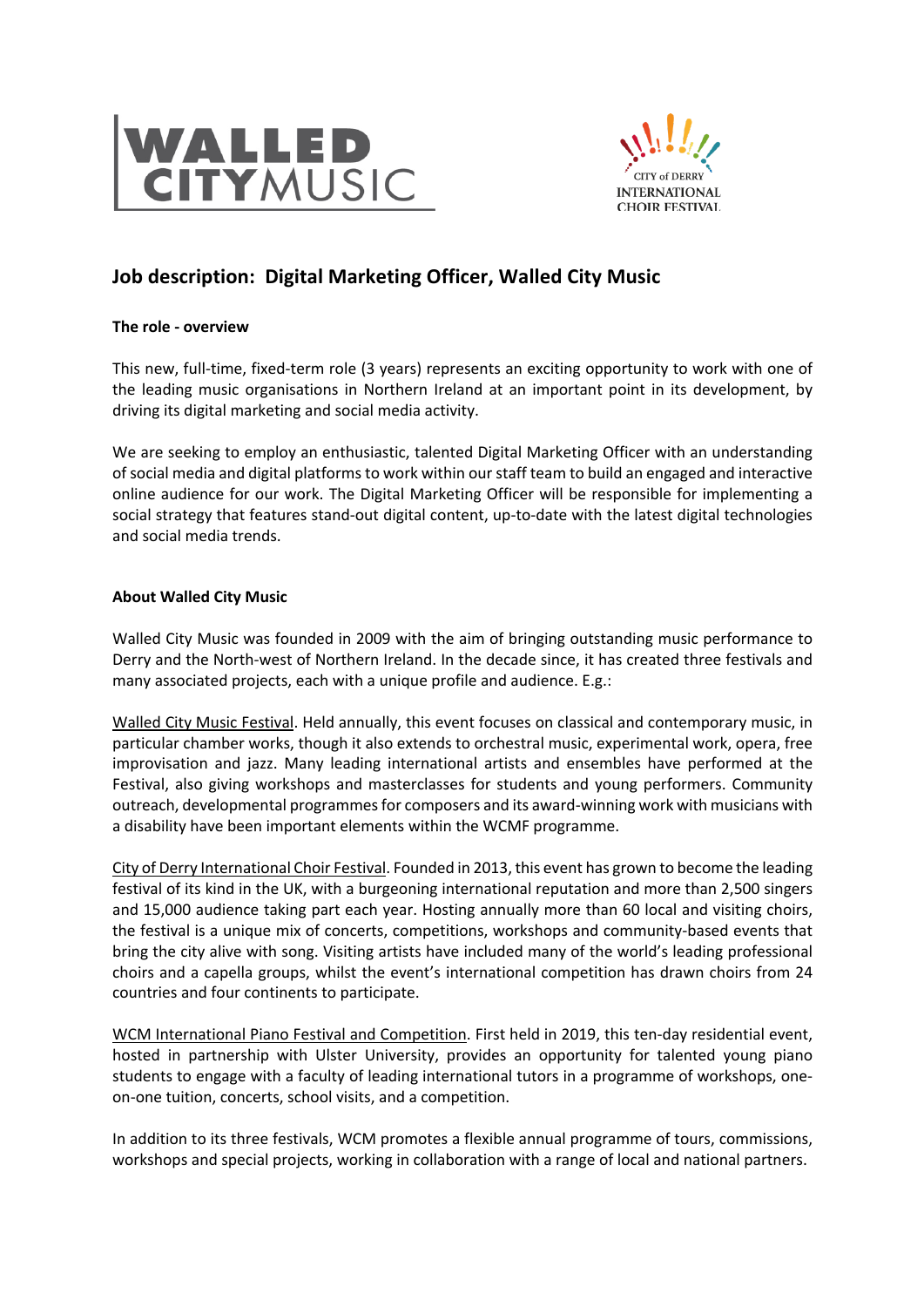A successful candidate would be joining a small core team within an ambitious and innovative organisation that is looking to continue to grow and develop in new directions. The recent pandemic enabled us to invest in a digital programme, taking our entire programme online and creating a new role for WCM as digital broadcaster and content commissioner. To support this, we developed an entirely fresh digital marketing strategy, together with commissioned research to embed this approach in future planning and programming.

More information can be found at: www.walledcitymusic.com www.derrychoirfest.com

## **Key responsibilities of role**

The Digital Marketing Officer will work with the General Manager in the promotion of all of our programme, in particular through management of our social media channels and the creation of social media content across the organisation's digital platforms (Facebook, Twitter, YouTube, Instagram). She/he/they will develop each of these platforms into a year-round programme of content – at present they are very much focused on intense, occasional activity around specific live events – developing features such as blogs and a regular programme of posts, shared content and new material to build our social media following and on-line audience.

The new role will be a key player in the design and implementation of the organisation's social media strategy. They will:

- Create engaging and relevant social content that encourages user interaction
- Generate, edit, publish and share engaging content daily (written, graphic, and video content - with the support of the core team)
- Communicate with festival followers and respond to queries in a timely manner
- Propose new ideas and concepts for social media content and income generation
- Suggest and implement new features to develop brand awareness, e.g., promotions, competitions
- Stay up-to-date with current technologies and trends in social media, design tools and applications
- Work with partners/sponsors in developing branded content as per sponsorship agreements
- Monitor and report analytics of social media activity
- Ensure that relevant data protection and copyright protection policies are adhered to at all times
- Work within the WCM delivery team on company marketing and other activity as required, collaborating harmoniously and professionally with all full-time and contract staff, trustees, funders, stakeholders and suppliers.

### **Person specification**

### Skills and knowledge

- Proven experience in digital media content creation and management
- Excellent literacy, writing ability and strong verbal communication skills
- Ability to deliver creative content (text, image and video)
- Basic user knowledge of Premiere Pro & Photoshop (or comparable software) is preferable
- Demonstrable understanding of the audience for digital work
- Highly organised administrator/ project worker